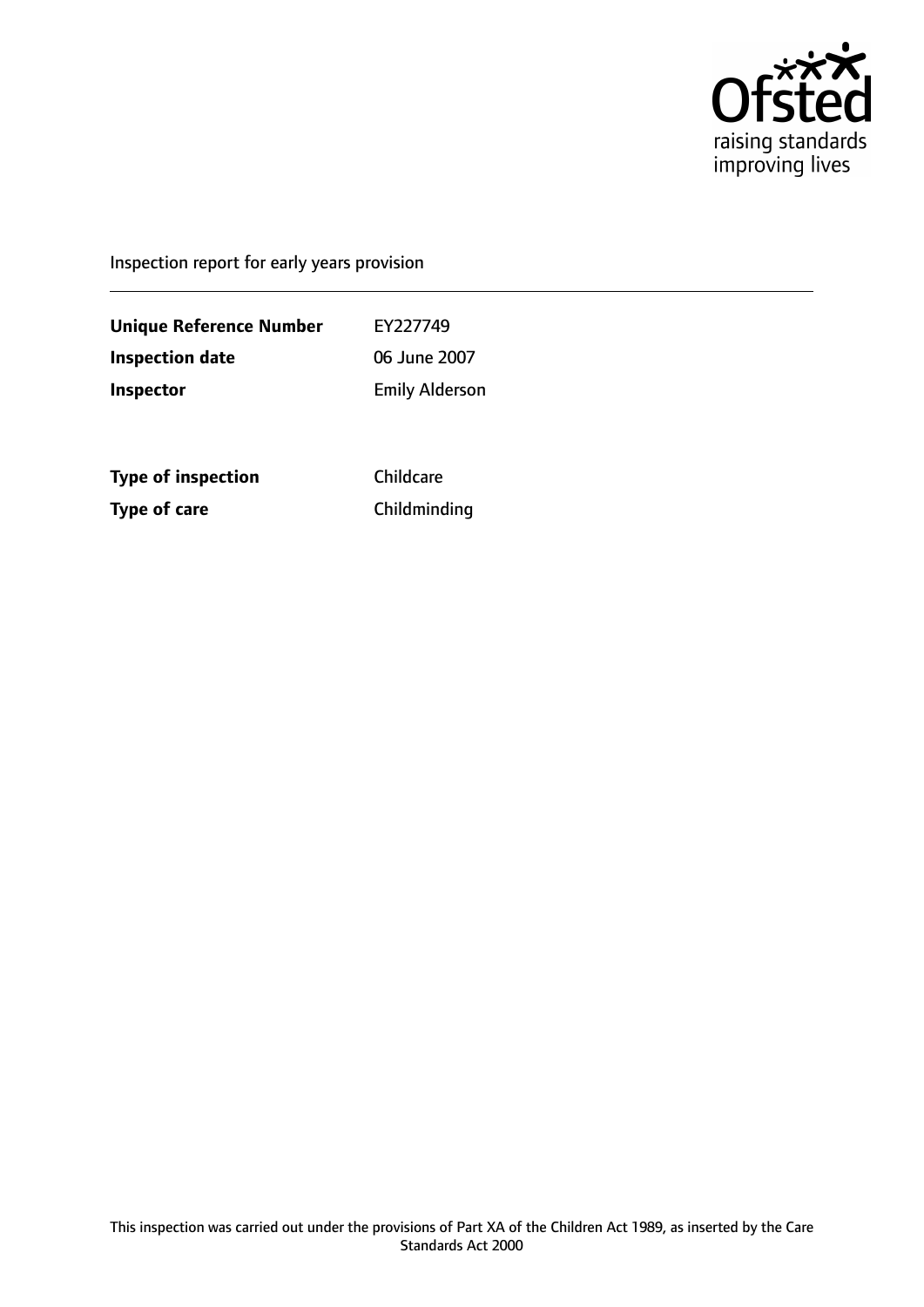#### **ABOUT THIS INSPECTION**

The purpose of this inspection is to assure government, parents and the public of the quality of childcare and, if applicable, of nursery education. The inspection was carried out under Part XA Children Act 1989 asintroduced by the Care Standards Act 2000 and, where nursery education is provided, under Schedule 26 of the School Standards and Framework Act 1998.

This report details the main strengths and any areas for improvement identified during the inspection. The judgements included in the report are made in relation to the outcomes for children set out in the Children Act 2004; the National Standards for under 8s day care and childminding; and, where nursery education is provided, the *Curriculum guidance for the foundation stage.*

The report includes information on any complaints about the childcare provision which Ofsted has received since the last inspection or registration or 1 April 2004 whichever is the later.

## **The key inspection judgements and what they mean**

*Outstanding: this aspect of the provision is of exceptionally high quality Good: this aspect of the provision is strong Satisfactory: this aspect of the provision is sound Inadequate: this aspect of the provision is not good enough*

For more information about early years inspections, please see the booklet *Are you ready for your inspection?* which is available from Ofsted's website: *www.ofsted.gov.uk.*

# **THE QUALITY AND STANDARDS OF THE CARE**

On the basis of the evidence collected on this inspection:

The quality and standards of the care are satisfactory. The registered person meets the National Standards for under 8s day care and childminding.

#### **WHAT SORT OF SETTING IS IT?**

The childminder has been registered since 2002. She lives with her husband and three children in a house in east Ipswich. Local amenities such as schools, playgroups, parks and shops are all within walking distance.

The children have access to the lounge and kitchen and there is a large rear garden for outdoor play. Children also have access to the computer in bedroom two and bedroom one is used for daytime sleeping in a travel cot. The bathroom is upstairs. The family have no pets.

The childminder is registered to care for three children at any one time and is currently minding six children, all of whom attend on a part-time basis. Two of the children are bilingual.

#### **THE EFFECTIVENESS OF THE PROVISION**

#### **Helping children to be healthy**

The provision is satisfactory.

The childminder has satisfactory health and hygiene practices in place as she follows clear procedures when preparing snacks. She ensures that her hands are washed and that food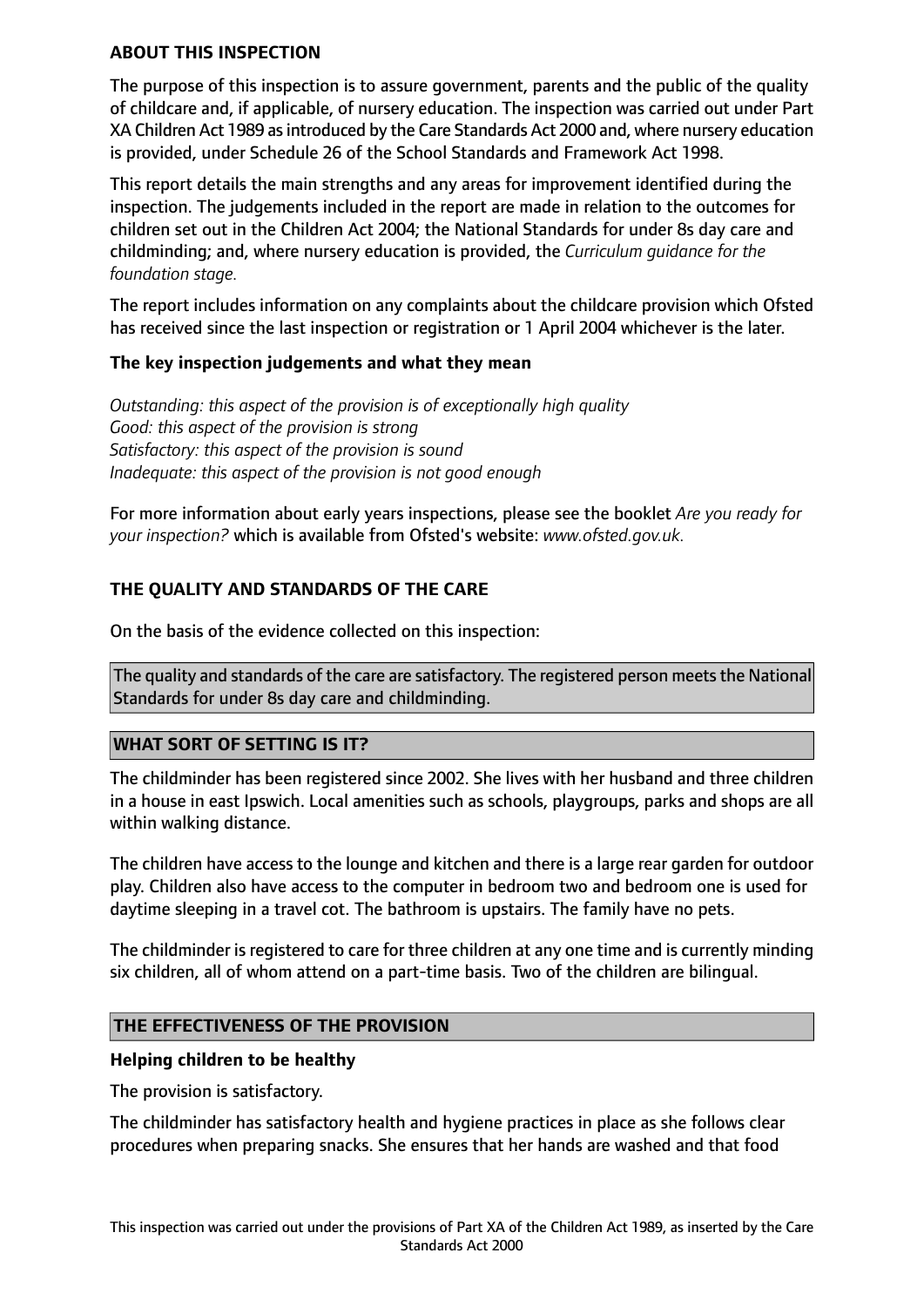prepared is done so in line with current regulations. Parents provide their children's lunches which are appropriately stored in the fridge until lunch time. Children are developing an understanding of keeping themselves healthy as they wash their hands after toileting and prior to eating. They are able to state that hand washing stops germs from spreading.

Children receive adequate care when they are ill as the childminder comforts them whilst waiting for their parents to collect them. The setting has a well equipped first aid box which is up to date and easily accessible. However, the childminder's first aid certificate expired six months ago, consequently she does not have up to date knowledge of first aid which potentially puts children at risk in a medical emergency. Accidents are recorded and shared with parents.

The children's physical experiences are promoted as they have access to a large back garden where they can freely run around. The children can go outdoors when they please, during the warmer weather, as the childminder leaves the back door open to allow easy access. The garden is equipped with adequate resources including slides, balls, pushchairs, dolls, sit on toys, and a large blanket which is currently used to make a den. In addition the childminder walks to school and other groups on a daily basis. This ensures that the children exercise everyday.

Children have free access to drinks throughout the day and the childminder provides healthy snacks such as fruit inline with dietary requirements and parents wishes.

# **Protecting children from harm or neglect and helping them stay safe**

The provision is satisfactory.

The childminder's home is inviting with the space arranged so that children can safely and freely move around. The toys available are regularly checked and cleaned to ensure that they are safe for children to play with.

Children are kept generally safe as the childminder assesses the hazards in her home and minimises the risks. For example, she uses plug socket covers and stair gates. However, she does not always ensure that the garden is free from risk as there are bricks stacked which are not secured causing a risk to children. Access in and out of the building is secure as the front door remains locked and the back garden secured with a locked gate. Children are learning to keep themselves safe as they learn about the highway code knowing that they need to be careful near roads as 'the cars go really fast'.

In the event of a fire the childminder has taken appropriate steps to protect children as satisfactory procedures are in place to evacuate the building. Precautions are taken with smoke alarms fitted and an easily accessible fire blanket in the kitchen.

Children's welfare is safeguarded and promoted because the childminder understands her role in child protection and is able to put appropriate procedures into practice when necessary. She is also in the process of updating her knowledge and understanding through training.

## **Helping children achieve well and enjoy what they do**

The provision is satisfactory.

Children are encouraged to be confident and develop their independence as the childminder offers them praise and support, building their self-esteem and valuing their contributions. The childminder interacts well with the children with lots of conversation and discussions during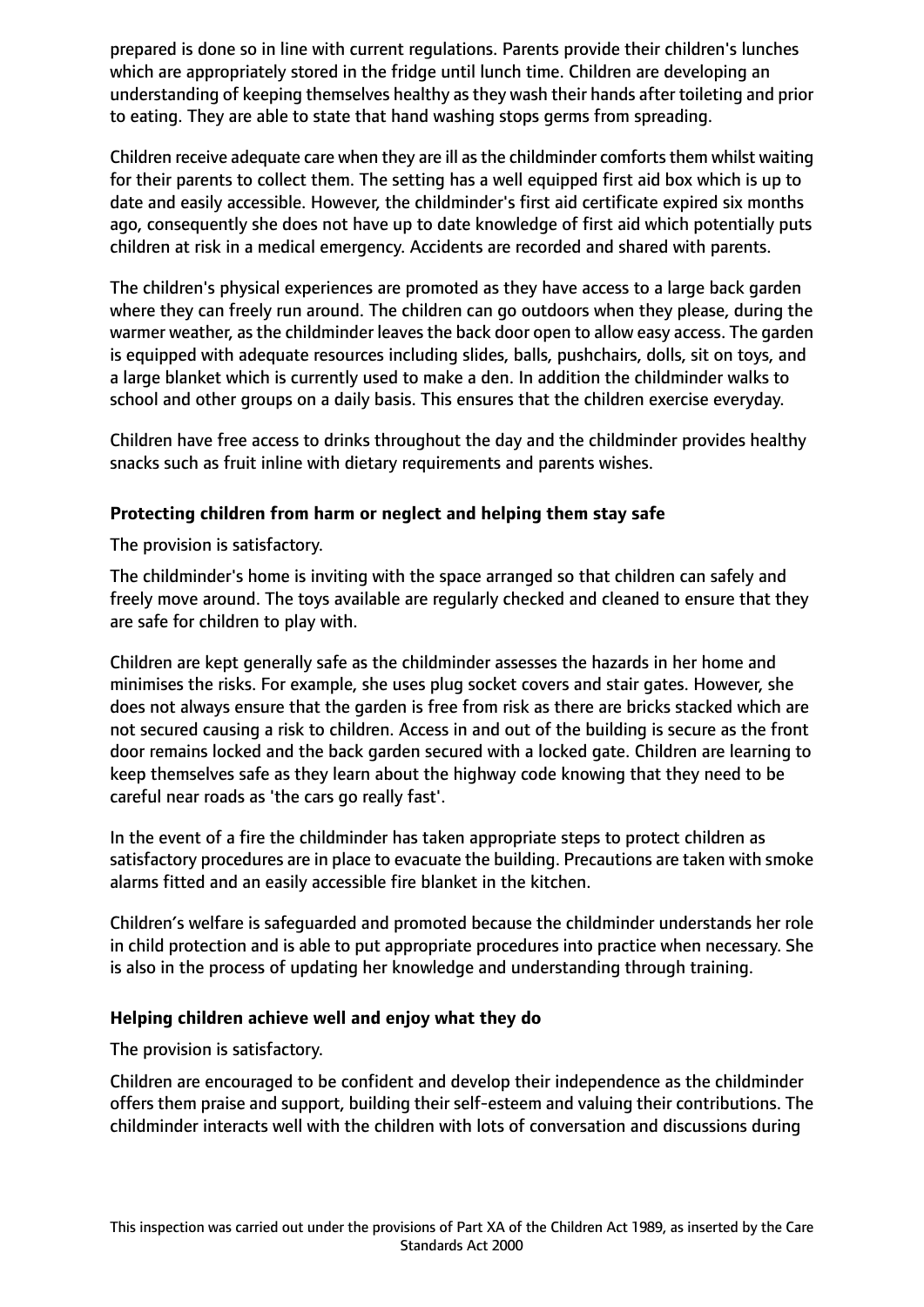play. She supports their learning by asking the children leading questions. This encourages them to think and in return ask questions to explore new ideas.

Children are clearly happy, having fun and are settled knowing where items are kept and helping themselves. They can choose whether they want to be inside or outdoors and freely go between the two. They feel secure which allows them to try new things knowing that they can ask for help if needed. Positive relationships are evident as they approach the childminder to read stories and play with them.

Toys and resources are accessible so that children can mostly make choices about their day. However, due to the limited range of resources on offer children do not have the opportunity to be creative and imaginative through activities such as painting, drawing and modelling. The childminder reflects some aspects of the 'Birth to three matters' framework in her practice as she follows the children's ideas.

## **Helping children make a positive contribution**

The provision is satisfactory.

Children are all included and are given the opportunity to share their experiences through the many discussions that take place during the day. Children have their favourite toys and books at the setting helping them to feel a sense of belonging. The childminder takes the children to a variety of places which include the local park, mother and toddler groups, visits to other childminders and the local shops so that the children can experience their local community. Children learn about diversity through the many discussions they have throughout the day. They talk about Diwali and other significant events in the children's lives. However, children's awareness and understanding are not fully promoted as there are insufficient resources available to support their discussions about diversity.

The childminder has a positive approach to caring for children with learning difficulties and/or disabilities. She does not currently care for children with special needs. However, in the past the childminder worked closely with the parents to offer the best care possible.

Children understand appropriate behaviour because the childminder is a good role model. Children are polite, courteous, kind to one another and well mannered. The childminder re-enforces positive behaviour with praise. Behaviour is dealt with by explaining to the children the consequences of their actions and asking them to apologise. Children are developing a moral understanding which is evident when they discipline one another. For example, children tell each other not to push as it hurts, clearly understanding that actions link to feelings.

Children are cared for by a childminder who works with parents to meet their individual needs ensuring that they are all included in the setting. Parents initially gain information about the setting through the registration form, they later receive information through the informal daily conversations. Parents are very happy with the service offered and are clear about the complaint sprocedure.

## **Organisation**

The organisation is satisfactory.

Children are cared for by a safe and suitable adult as the childminder is fully vetted and suitable to care for them. The childminder has an understanding of the National Standards and her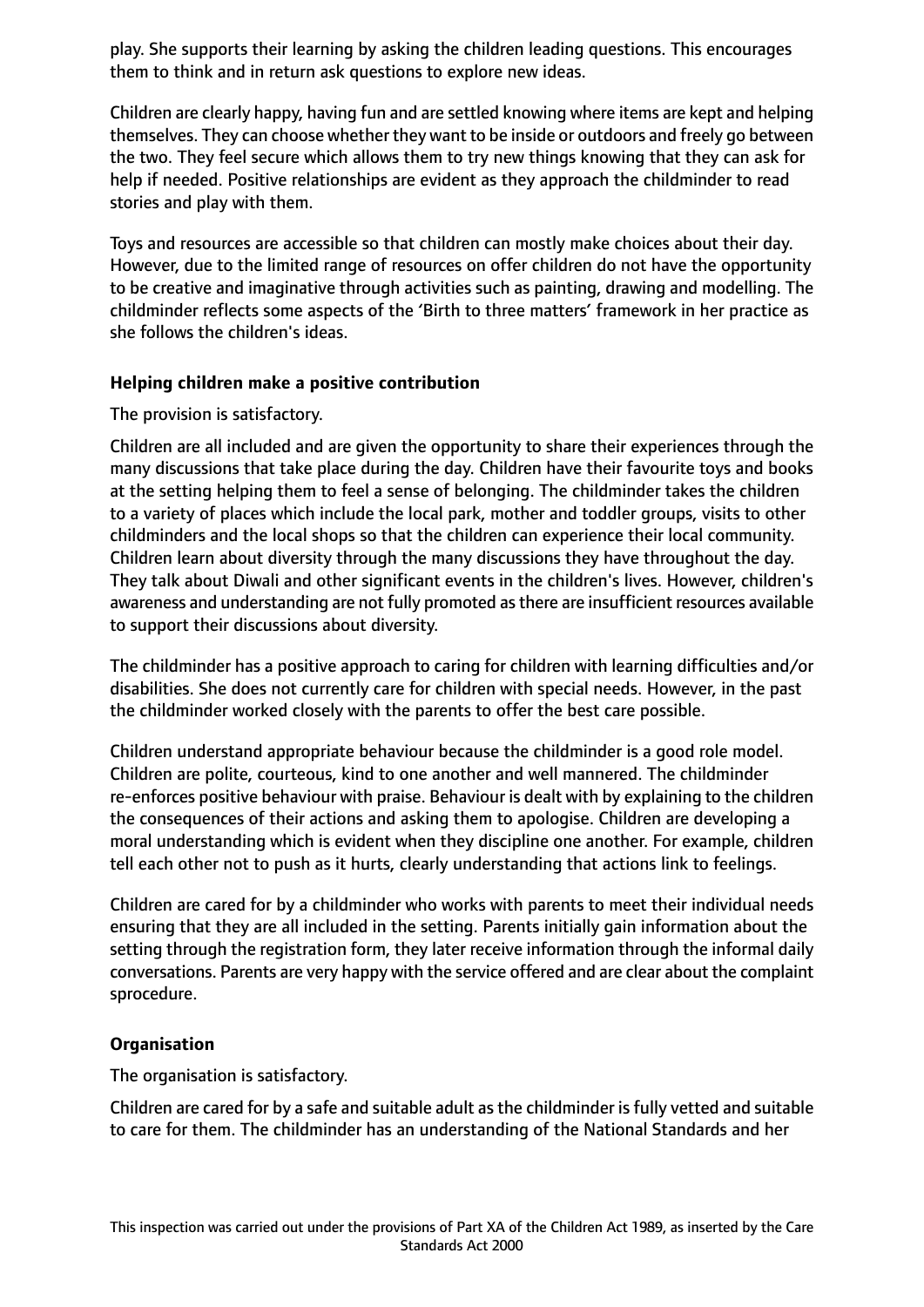responsibility to comply with these and the conditions of her registration. However, at the time of inspection the childminder failed to maintain a current first aid certificate.

The childminder organises her home to provide a suitable environment in which children can safely play and learn. They have plenty of space to freely move around in a safe and welcoming home.

The childminder asks parents to provide her with information on their child's dietary and medical needs along with emergency contact details. This enables her to care for the children responsibly and in line with parents' wishes. Confidentiality is maintained as the childminder stores her paperwork accessibly in an upstairs room. An accurate record is maintained of when children attend the setting including the times they arrive and leave.

Overall children's needs are met.

#### **Improvements since the last inspection**

At the last inspection the childminder agreed to improve the contents of her first aid box. She ensures that the contents of her first aid box are replenished and regularly checks contents so that children are kept safe at the setting.

The childminder is developing her knowledge and understanding of child protection issues by asking the local authority for information about current courses. She intends to book a place on the safeguarding children course to ensure that children are protected and kept safe.

The childminder was asked to monitor the temperature of her lounge and bedroom one in hot weather. She now has blinds which can completely block out the sun in warmer weather. In addition the back door is always open during the summer allowing for a cool breeze to pass through. This ensures that children remain comfortable and healthy whilst at the childminder's.

The childminder has not yet purchased resources to reflect positive images of diversity however, she is aware of what needs to be purchased.

The childminder has developed her understanding and awareness of learning difficulties and/or disabilities by working closely with parents which enables her to provide quality care for all children wishing to attend.

## **Complaints since the last inspection**

Since the last inspection there have been no complaints made to Ofsted that required the provider or Ofsted to take any action in order to meet the National Standards.

The provider is required to keep a record of complaints made by parents, which they can see on request. The complaints record may contain complaints other than those made to Ofsted.